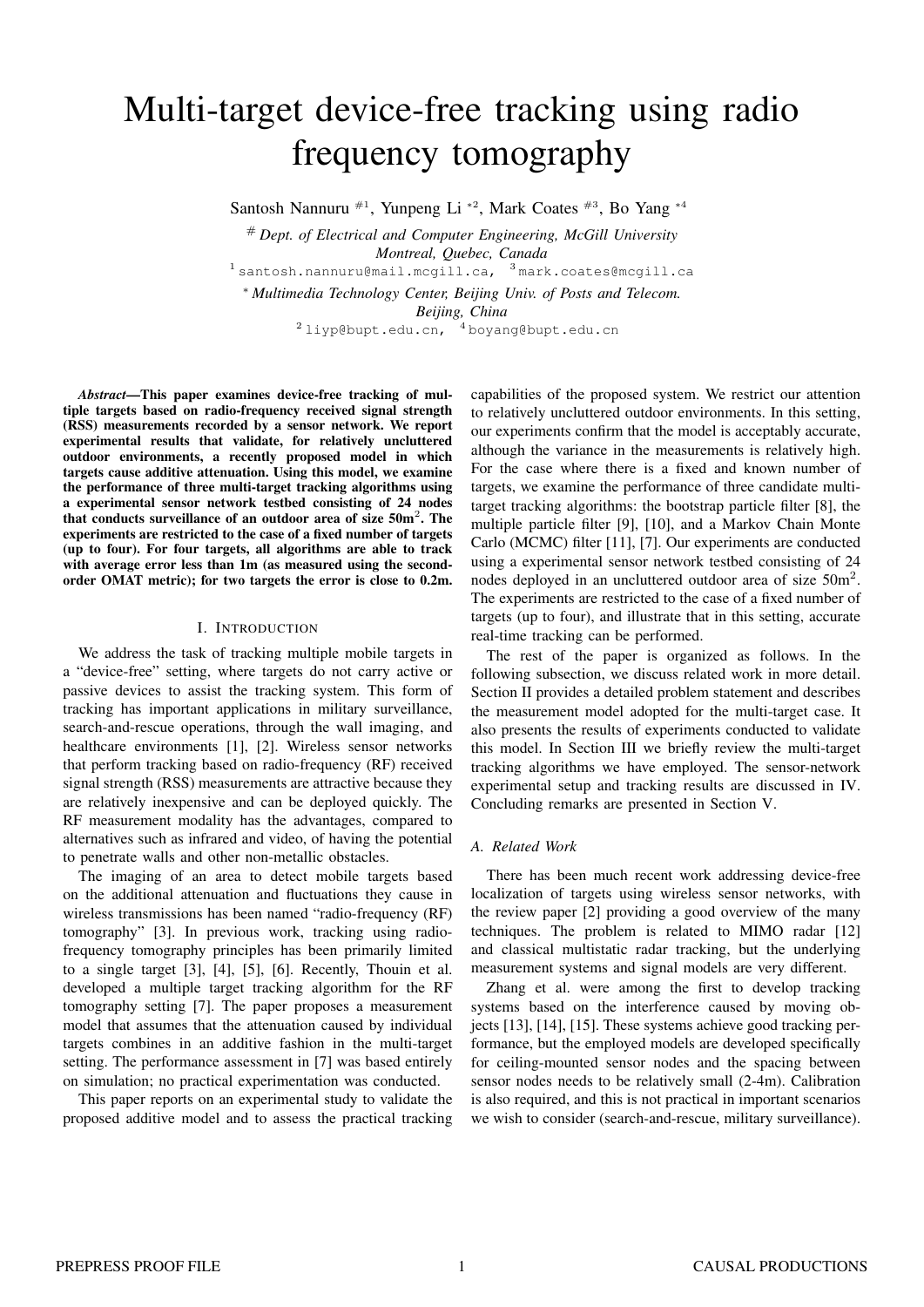Of the techniques that have directly addressed tracking and incorporated basic models of target dynamics, the majority have focused on single target tracking. Wilson and Patwari proposed a method in [3], [4] that first applies an inverse imaging algorithm to obtain an attenuation map and then applies a Kalman filter to track the peak in the map. In [5], Li et al. introduced a sequential Monte Carlo algorithm that incorporates online Expectation-Maximization to train model parameters. The approach was extended to incorporate simultaneous localization of the sensor nodes in [6].

As discussed above, Thouin et al. focused on the multitarget tracking problem in [7], proposing a measurement model that assumed that targets caused additive attenuation effects. They introduced a new moment-based filtering algorithm and reported simulation results showing the ability to track accurately and efficiently.

## II. MODELS AND PROBLEM STATEMENT

## *A. Problem statement*

When a sensor network communicates through transmission of wireless packets, the received signal strength (RSS) measurements on a link connecting sensor nodes is affected by the distance between the sensors and the interference caused by static and moving objects. When a target moves through the sensed region, it affects different links, and changes in RSS values can be used to perform tracking.

Our experimental system is a wireless sensor network of R nodes and  $M = \frac{R^2 - R}{2}$  bidirectional links. Each node successively broadcasts packets at short time intervals (8.3ms in our testbed) and the other nodes measure the RSS. A single measurement interval corresponds to the period required for all nodes to transmit (200ms in our 24-node testbed). The measurements are then the RSS values of all bidirectional links. For link  $i$  and time step  $k$ , we denote this RSS value  $\gamma_i(k)$ ; it is the average of the RSS values recorded on the forward and reverse links. We stack the RSS measurements into a vector  $\gamma(k)$ .

The RSS model adopted in this paper was proposed in [7] and is an extension of the empirical single target model of [6]. Under this model, the RSS value  $\gamma_i(k)$  is split into three main terms:  $\gamma_i(k) = \bar{\gamma}_i + y_k^i + \zeta_k^i$ . Here  $\bar{\gamma}_i$  is the average RSS on link *i* when no target is present,  $y_k^i$  is the attenuation on link *i* at time step k due to mobile targets, and  $\zeta_k^i$  is additive white Gaussian noise affecting the measured RSS on link  $i$  at time step  $k$ . We assume that there is a time period during which we can gather measurements on all links when no target is present in order to estimate  $\bar{\gamma}_i$ . The measurements we use for tracking at time step k are then  $z_k = \gamma_k - \overline{\gamma}$ .

We address the problem of tracking a known and fixed number of targets. The  $n<sup>th</sup>$  target is identified at time k by by its state  $x_{k,n}$ . We assume that the motion of each target is specified by a Markovian dynamic model  $f(x_k|x_{k-1})$ . If  $N_k$ targets are present in the sensed region, then the combined state is  $X_k = [x_{k,1}, x_{k,2}, \dots, x_{k,N_k}]$ . Our goal is to estimate the posterior distribution at every time  $k$  of the  $N_k$  targets given all the measurements up to time  $k$  (marginalized with respect to time). Thus at every time step  $k$  we want to approximate the distribution  $p(X_k|z^{(1:k)})$  where  $z^{(1:k)}$  represents all the observations up to time k, i.e.,  $z^{(1:k)} = \{z_1, z_2, \cdots, z_k\}.$ Since the state posterior distribution has all the information about the target states and associated uncertainty, we can derive point estimates from the approximation.

In this paper, we adopt a very simple random walk model for the target motion. Our main motivation for the simple model is to allow for very general movements (humans walking, stopping, turning). The state evolution equation we adopt is:

$$
x_{k+1,n} = x_{k,n} + \sigma_v V_k \tag{1}
$$

where  $V_k$  is distributed according to a Gaussian distribution  $\mathcal{N}(0, I_{2\times2})$ . The targets are assumed to move independently of each other. In this work we assume that  $\sigma_v$  is a known constant, but online EM procedures [5] could be incorporated to jointly track the targets and estimate this value.

## *B. Measurement model*

Li et al. proposed a single target measurement model for RF tomography in an uncluttered outdoor region based on experimental studies [5]. The RSS attenuation on link  $j$  caused by a target at position  $x$  is modeled as

$$
g_j(x) = \phi \exp\left(-\frac{\lambda_j(x)}{\sigma_\lambda}\right) \tag{2}
$$

where  $\phi$  and  $\sigma_{\lambda}$  are attenuation parameters based on physical properties of the targets. The value  $\lambda_i(x)$  is

$$
\lambda_j(x) = d_1(x) + d_2(x) - d_{12} \tag{3}
$$

where  $d_1(x)$  and  $d_2(x)$  are distances between target at location x and the two sensors forming the link,  $d_{12}$  is the distance between the sensors.  $\lambda_j(x)$  captures a notion of the distance between the target and the line-of-sight link between transmitter and receiver. In this model, when the target at  $x$  is close to link j,  $\lambda_i(x)$  is large, and hence the attenuation  $g_i(x)$  is small.

Thouin et al. proposed a multi-target extension of this model in [7]. The extended model assumes that the attenuation caused by the presence of multiple targets is equal to the sum of the attenuation due to each of the targets present alone. Thus if  $g_j(x_n)$  is the attenuation on link j due to the  $n<sup>th</sup>$  target located at  $x_n$ , then the total attenuation on link j due to all of the targets combined is

$$
g_j(X_k) = \sum_{n=1}^{N_k} g_j(x_{k,n})
$$
\n(4)

where  $N_k$  is the total number of targets within the field of observation. This being the model-predicted attenuation, the observed noisy attenuation values at time step  $k$  is given by

$$
z_k = g(X_k) + \sigma_z s_k \tag{5}
$$

where  $g = [g_1, g_2, \dots, g_M]$ , M is the number of links, and  $s_k$ is noise, assumed to be distributed according to  $\mathcal{N}(0, I_{M \times M})$ . We assume that  $\sigma_z$  is known or estimated during the period when background attenuation values are learned.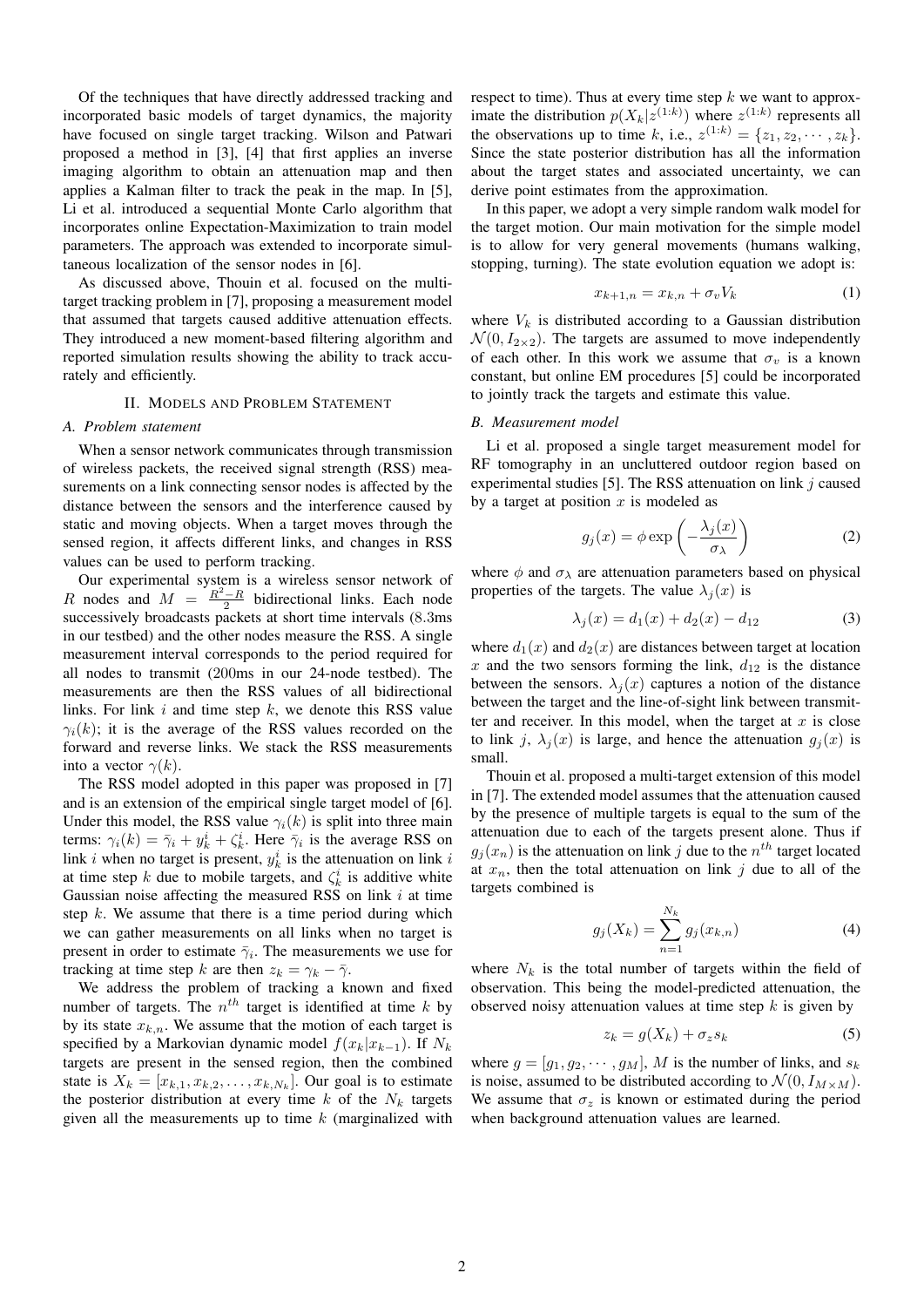# *C. Experimental Validation of Additive Model*

We assess the validity of the additive attenuation model using single-link sensor measurements when multiple targets affect the link. Our experiments are conducted for a link with the sensors separated by 8 meters. The transceivers of the sensor nodes are system-on-chip (SoC) TI CC2530 devices; each node has a monopole antenna and uses the 2.4 GHz IEEE 802.15.4 standard for communication. Figure 1 depicts the experimental setup. In each experiment, Target A stands on the line-of-sight path between the sensor nodes (the positions are labeled "LOS marker" in Figure 1). Target B walks along a trajectory perpendicular to the line-of-sight path, crossing close to the position of Target A. For each experiment, Target B completes 10 crossings and approximately 22,000 RSS measurements are measured by the receiving sensors. We also conduct similar experiments when only Target A or Target B is present.



Fig. 1. The figure illustrates the single link experiment setup. Markers on LOS indicate different positions of stationary Target A. Arrows indicate path of moving Target B.

Figure 2 presents a scatter plot of the attenuation values after the background RSS estimates have been subtracted. This figure also shows the average attenuations when Target A is alone (dashed line) and when Target B is alone (blue line with square markers). We compare the average attenuation of the two targets with the model in (5). In the model we set  $\phi$ for each target to the mean attenuation value when the target is alone and choose  $\sigma_{\lambda} = 0.04$ , which has been observed to be a good fit for the outdoor environment [6]. The additive model provides a good explanation of the experimental average attenuation, particularly in the region of interest (small  $\lambda$ ).

Figure 3 depicts a histogram of the differences between the attenuation values predicted by the model (4) and the measured values. These differences should be explained by the additive Gaussian noise in (5). Superimposed is the best-fit Gaussian model. The Gaussian fit has mean  $-0.029dB$  and standard deviation is 2.25dB. The fact that the mean is close to zero is encouraging, but the histogram does not correspond to a Gaussian distribution. The quantile-quantile plot in Figure 3 shows



Fig. 2. Signal attenuation levels versus parameter  $\lambda$  for the single target and two targets case. Both experimental and model predicted attenuation levels are plotted when two targets are present.



Fig. 3. Validation of the error as Gaussian model. Top figure shows a histogram of the model error and the corresponding best-fit Gaussian. The bottom figure shows a quantile-quantile plot of the model error.

significant discrepancy between the sample quantiles and the standard normal quantiles. There are multiple measurements where the observed attenuation is much higher than predicted by the model; the empirical distribution is skewed to the right and has a relatively heavy tail. The poor match is confirmed by a Lilliefors test, Anderson-Darling test, and D'Agostino test, which all reject the null hypothesis that the differences are normally distributed (with significance 0.05).

Despite the poor fit of the Gaussian, we observe that using the Gaussian model still leads to reasonably good tracking performance (see Section IV). It simplifies the computations and since there are many hundreds of links it is important that log-likelihoods can be evaluated relatively quickly.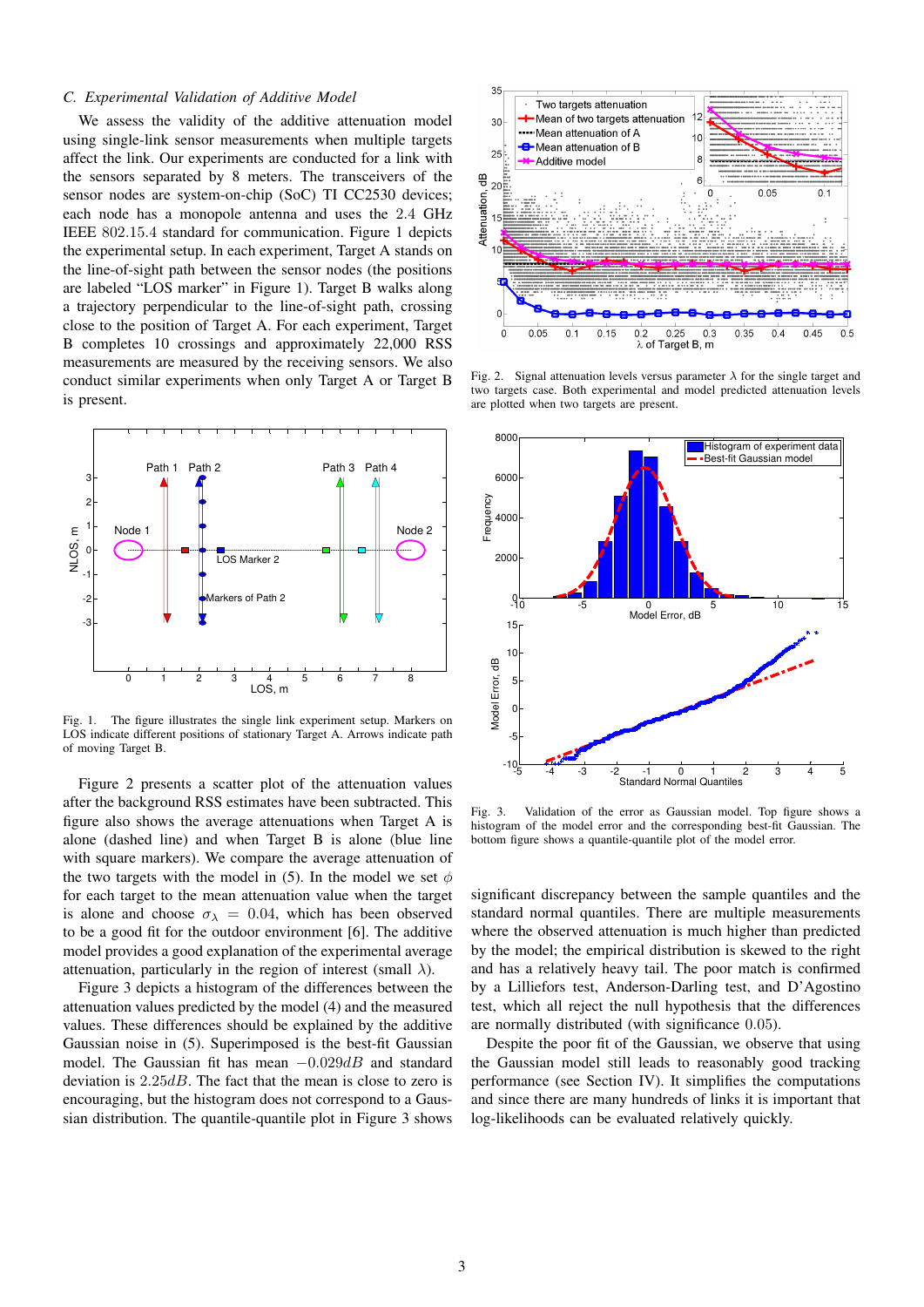## III. MULTI TARGET TRACKING ALGORITHMS

In this section we briefly review the three particle filtering algorithms we employ for multi-target tracking. The first is a simple implementation of the bootstrap particle filter [8] (BPF). It is based on the principle of sequential importance resampling. At every time step, the BPF maintains a weighted set of particles to approximate the posterior distribution. Resampling is performed periodically to ensure that the particle set remains sufficiently diverse.

The bootstrap particle filter is known to struggle when faced with high-dimensional problems. To address this limitation, Djuric et al. introduced the multiple particle filter (MPF) in [9], [10]. They suggested using one low-dimensional particle filter for each of the targets being tracked. The multiple particle filter is summarized in Algorithm 1.

1 Initialize particle filters  $\{w_{0,n}^{(i)}, x_{0,n}^{(i)}\}_{i=1}^{i=N_p}$   $n = 1, 2 \cdots N$ for  $k = 1$  to T do 2 **for**  $i = 1$  to  $N_p$  do 3 | proposal step:  $x_{k,n}^{(i)} \sim p(x_{k,n}|x_{k-1,n}^{(i)})$ ; <sup>4</sup> end s estimation step:  $\hat{x}_{k,n} \approx \sum_{i=1}^{i=N_p} w_{k-1,n}^{(i)} x_{k,n}^{(i)}$ ; 6 **for**  $i = 1$  to  $N_p$  do 7  $\big|$  weight update:  $w_{k,n}^{(i)} \propto w_{k-1,n}^{(i)} \ p(Z_k|x_{k,n}^{(i)}, \hat{X}_{k,n})$  ; <sup>8</sup> end 9 resample step:  $\{w_{k,n}^{(i)}, x_{k,n}^{(i)}\}_{i=1}^{i=N_p} \rightarrow \{\frac{1}{N_p}, x_{k,n}^{(i)}\}_{i=1}^{i=N_p}$ ; <sup>10</sup> end

# Algorithm 1: Multiple Particle Filter

The MPF maintains a separate particle filter for each of the N targets;  $N_p$  is the number of particles per target. In our implementation, each filter is a bootstrap particle filter. The weight update step for the individual filters cannot be performed independently of the other target states because the computation of the measurement likelihood requires the combined state information. Thus for the particle filter corresponding to  $n^{th}$  target an estimate of the other target states  $\hat{X}_{k,n} = [\hat{x}_{k,1} \dots \hat{x}_{k,n-1}, \hat{x}_{k,n+1} \dots \hat{x}_{k,N}]$  is obtained. The target state estimates  $\hat{x}_{k,n}$  are calculated as a weighted average of the current particles  $\{x_{k,n}^{(i)}\}$  using the weights from the previous time step  $\{w_{k-1,n}^{(i)}\}$ .

The third particle based method is a Markov Chain Monte Carlo (MCMC) filter. It constructs a Markov chain which has the desired marginal posterior as its stationary distribution. We use a modified version of the filter originally described in [11] (see [7] for details). The pseudocode for the MCMC filter is presented in Algorithm 2. The MCMC chain is initialized by choosing the particle  $X_k^{(0)}$  $k<sup>(0)</sup>$  from the previous time step that has the highest likelihood for the current observation and we set  $X_{k-1}^{(0)} = X_k^{(0)}$  $\kappa^{(0)}$ . The acceptance probabilities  $\rho_1$  and  $\rho_2$  are calculated so that the samples are distributed according to the required posterior distributions. In practice, a good sample set is obtained by ignoring the initial  $N_{burn}$  samples and then selecting one in every  $N_{thin}$  samples from the sequence.

1 Initialize particles  $\{X_0^{(i)}\}_{i=1}^{i=N_p}$ ; 2 for  $k = 1$  *to*  $T$  do 3 | Initialize MCMC chain  $(X_k^{(0)})$  $X_{k-1}^{(0)}, X_{k-1}^{(0)}$  ; 4 **for**  $m = 1$  to  $(N_{burn} + N_p \times N \times N_{thin})$  do 5 | Joint Draw; 6 draw  $(Y_k, Y_{k-1}) \sim q_1(X_k, X_{k-1}|X_k^{m-1}, X_{k-1}^{m-1})$ accept  $(X_k^m, X_{k-1}^m) = (Y_k, Y_{k-1})$  with prob.  $\rho_1$ ; 7 else  $(X_k^m, X_{k-1}^m) = (X_k^{m-1}, X_{k-1}^{m-1})$ <sup>8</sup> Refinement ; 9  $\Big|$  draw  $Y_k \sim q_2(X_k|X_k^m,X_{k-1}^m)$ ; 10 | refine  $X_k^m = Y_k$  with prob.  $\rho_2$ <sup>11</sup> end <sup>12</sup> end

## Algorithm 2: MCMC Filter

# IV. EXPERIMENTS AND RESULTS

## *A. Experiment setup*

Our experiment are conducted using a sensor network comprised of 24 wireless sensor nodes, deployed in a  $7m \times 7m$ square layout in an empty grass field (see Figure 4). The transceivers of the sensor nodes are system-on-chip (SoC) TI CC2530 devices; each node has a monopole antenna and uses the 2.4 GHz IEEE 802.15.4 standard for communication.

A simple token ring protocol is used to control transmission. During each time interval of 8.3ms, one node broadcasts a data packet. All of the other nodes receive this packet and measure the RSS. The token is then passed to the next node. A complete set of measurements, corresponding to a transmission from each of the 24 sensors, is thus collected every 200ms. This constitutes a time step for the algorithms.

We perform three different experiments, repeating each ten times. In the first experiment two targets move inside the sensor network along a square trajectory. The targets start from diagonally opposite corners of the square and move in anti-clockwise direction. In second experiment two targets move along a zigzag trajectory (see Figure 4). In the third experiment, four targets are present. Two targets move around a bigger square in an anti-clockwise direction, starting in opposite corners. The other two other targets move around a smaller square in a clockwise direction (see Figure 5).

All of the targets are present for the entire duration of the experiment. Two rounds of the trajectory are completed by each target in experiments one and two. Two rounds of the outer square and four rounds of the inner square are completed by the targets in experiment three. Visible markers are placed along the target trajectories and we record the times when targets cross the marker locations to establish a ground-truth trajectory.

## *B. Tracking performance*

The measurement model parameters are set to be  $\phi = 5$ ,  $\sigma_z = 1$ ,  $\sigma_\lambda = 0.04$ . These values are selected because they are the average values observed in many outdoor experiments. Human targets have caused average line-of-sight attenuations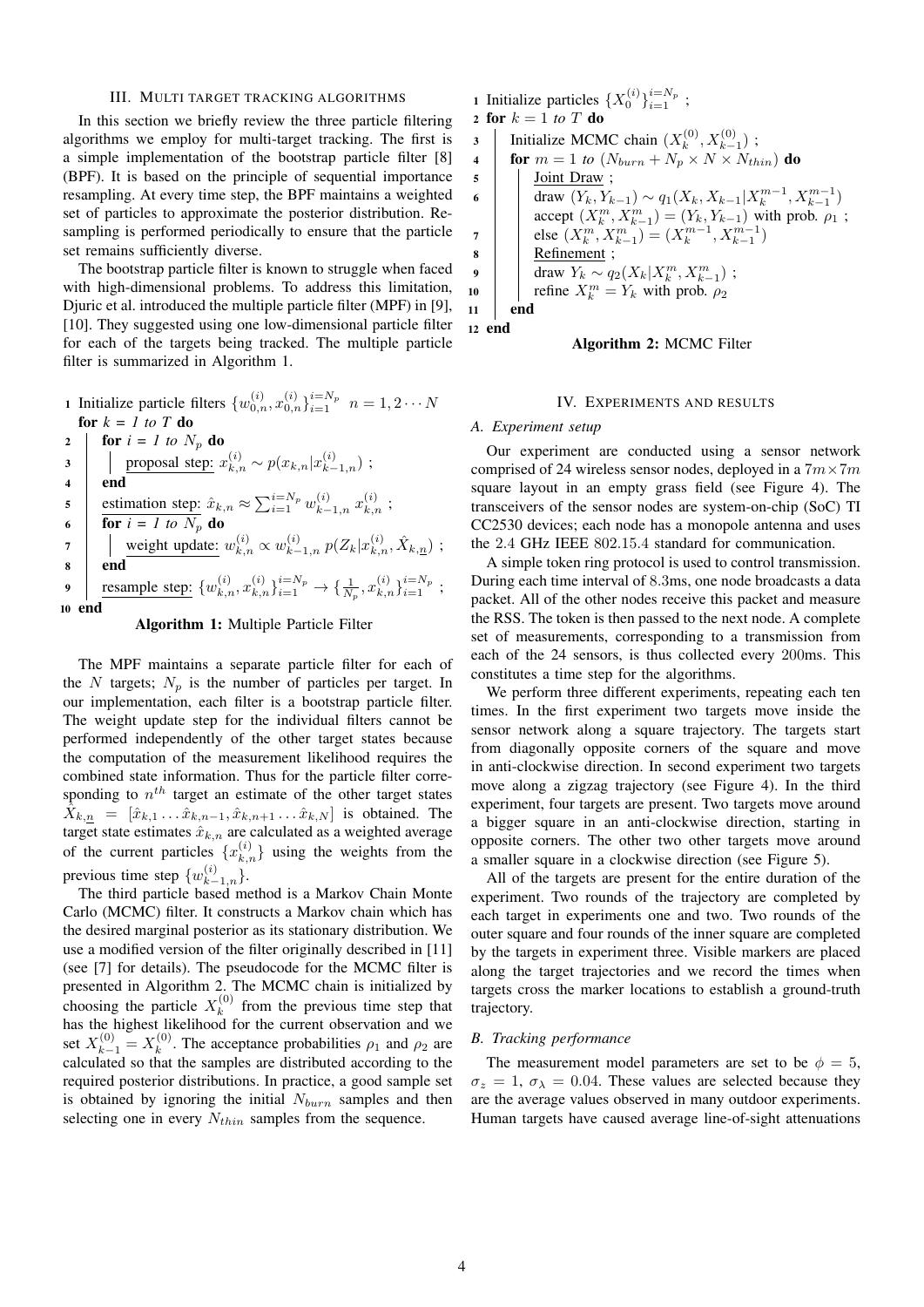ranging from 3-8dB; the value of  $\phi = 5$  is an adequate approximation. The tracking performance is relatively robust to changes of these parameter values. The target motion model parameter is set to  $\sigma_v = 0.2$ ; this parameter effectively places a bound on the distance a target is likely to travel in 200ms and the value 0.2 reflects that we are trying to track walking targets.

In the algorithms, we vary the number of particles per target over the range  $N_p = 50, 250, 500$ . For the MCMC algorithm, the burn-in is  $N_{burn} = 1000$  and the thinning factor is  $N_{thin} = 3$ . For all of the filters, the initial set of particles for each target is independently drawn from a Gaussian distribution of unit variance, centered around the actual target location. The estimated target locations are obtained by computing the weighted average of the particles.

To compare and evaluate the algorithms, we need an error metric to measure the proximity of the estimated and the ground truth tracks. We use the OSPA metric [16], which for a fixed number of targets reduces to the p-th order OMAT metric:

$$
d_p(X, Y) = \left(\frac{1}{n} \min_{\pi \in \Pi} \sum_{i=1}^n d(x_i, y_{\pi(i)})^p\right)^{1/p}
$$
(6)

where  $\Pi$  is the set of possible permutations of  $\{1, 2, \ldots, n\}$ ,  $d(x, y)$  is the Euclidean distance between x and y,  $X =$  ${x_1, \ldots, x_n}$  and  $Y = {y_1, \ldots, y_n}$  are arbitrary sets and p is a fixed parameter. We use the value  $p = 2$ . The OMAT error is then equivalent to the root mean square error under the best possible association between estimated target positions and ground truth. The track estimates are obtained by connecting over time the best possible association at every time step.

|        |       | <b>BPF</b> |      | <b>MPF</b> |      | MCMC |      |
|--------|-------|------------|------|------------|------|------|------|
|        |       | Err.       | Time | Err.       | Time | Err. | Time |
| Exp.   | $N_p$ | (m)        | (ms) | (m)        | (ms) | (m)  | (ms) |
| Exp. 1 | 50    | 0.42       | 20   | 0.20       | 17   | 0.23 | 1008 |
|        | 250   | 0.21       | 101  | 0.20       | 88   | 0.20 | 1978 |
|        | 500   | 0.20       | 217  | 0.20       | 179  | 0.20 | 3374 |
| Exp. 2 | 50    | 0.64       | 19   | 0.23       | 17   | 0.22 | 973  |
|        | 250   | 0.23       | 95   | 0.22       | 84   | 0.22 | 1889 |
|        | 500   | 0.27       | 202  | 0.22       | 170  | 0.22 | 3137 |
| Exp. 3 | 50    | 1.34       | 62   | 0.96       | 48   | 0.77 | 1709 |
|        | 250   | 1.06       | 338  | 0.90       | 244  | 0.69 | 4333 |
|        | 500   | 0.88       | 803  | 0.91       | 493  | 0.63 | 7636 |

TABLE I

AVERAGE ERROR (IN METER) AND AVERAGE COMPUTATIONAL TIME (IN MILLISECONDS) PER TIME STEP FOR DIFFERENT EXPERIMENTS USING DIFFERENT ALGORITHMS WITH  $N_p = 50, 250 \& 500$ .

We run each algorithm with 10 different random initializations. Since each experiment is repeated 10 times, we compute an average error (over all the 100 track-initialization pairs). Table I presents the errors for the cases  $N_p = 50, 250,$  and 500. The table also shows the average computation time required per time step. All the processing was conducted in Matlab running on computers with the same configuration (2 Xeon 4-core 2.5GHz processors, 14GB RAM). Computational time is measured using the tic, toc routines in Matlab.



Fig. 4. A network of 24 sensors (indicated as numbered circles) deployed in a square layout and having  $M = 276$  communication links. Also shown in the figure is the true trajectory when two targets are moving in a zigzag path (indicated by dotted arrows) for the second experiment and the estimated target tracks obtained using the MPF algorithm with  $N_p = 500$ .



Fig. 5. The figure shows ground truth trajectory (indicated by dotted arrows) for the third experiment with four targets and the estimated target tracks obtained using the MCMC algorithm with  $N_p = 500$ .

The results illustrate that the MPF requires only 50 particles per target to track effectively and that it can execute in realtime (computational time is less than the 200ms measurement interval). It significantly outperforms the BPF, which needs many more particles to achieve comparable accuracy. For four targets, the MCMC filter is more accurate than the MPF, but it is almost impossible to execute as a real-time system. The results for the four-target experiment do illustrate that there is room for improvement over the MPF algorithm. Interestingly, the accuracy of the MPF does not improve as the number of